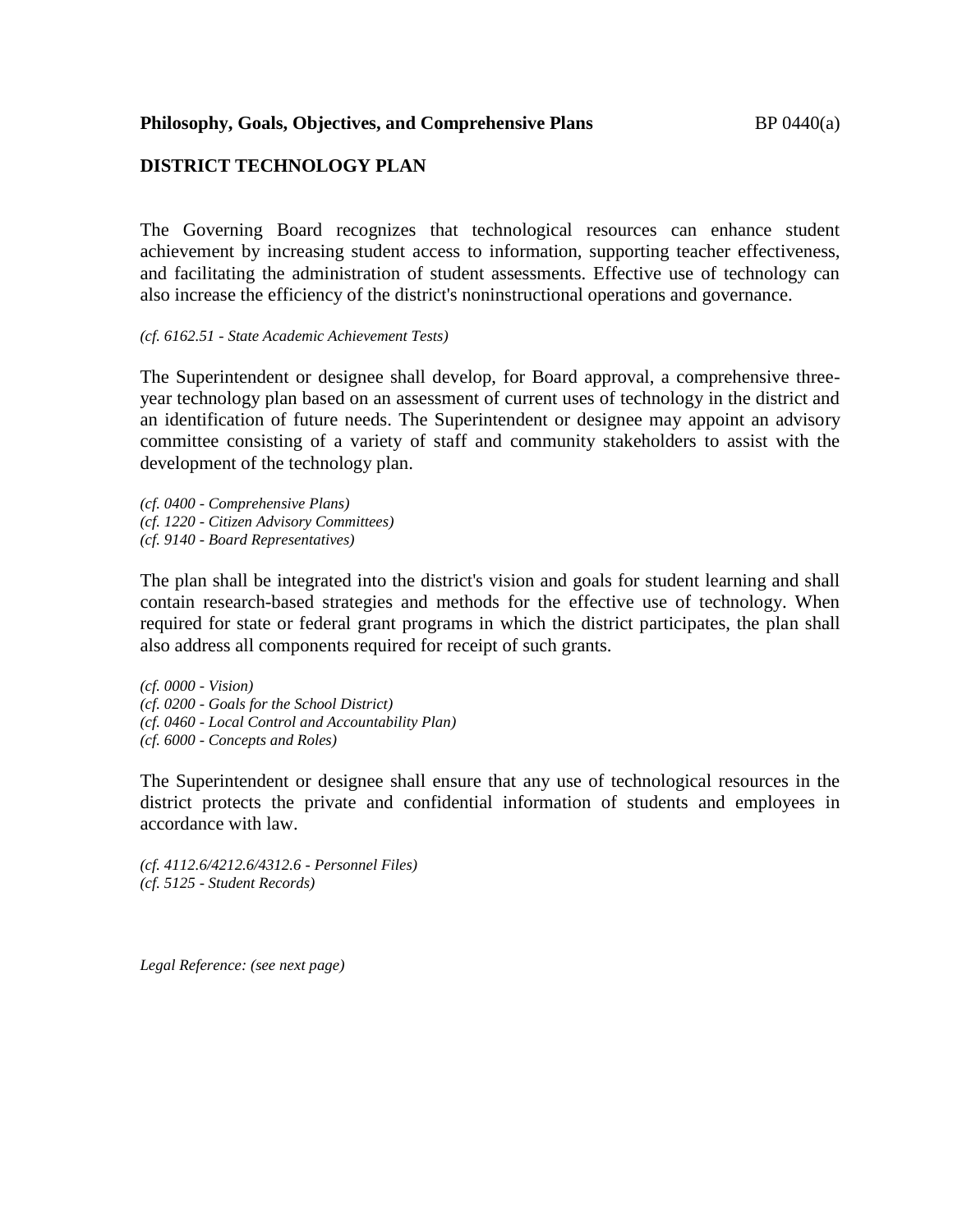### BP 0440(b)

### **DISTRICT TECHNOLOGY PLAN** (continued)

#### *Legal Reference:*

*BUSINESS AND PROFESSIONS CODE 22584-22585 Student Online Personal Information Protection Act EDUCATION CODE 10550-10555 Telecommunications standards 11800 K-12 High Speed Network grant program 49060-49085 Student records 51006 Computer education and resources 51007 Programs to strengthen technological skills 51865 California distance learning policy 51870-51871.5 Educational technology planning 60010 Instructional materials, definition 66940 Distance learning PENAL CODE 502 Computer crimes, remedies UNITED STATES CODE, TITLE 20 1232g Family Educational Rights and Privacy Act 1232h Protection of Pupil Rights Amendment UNITED STATES CODE, TITLE 47 254 Universal service discounts (E-rate) CODE OF FEDERAL REGULATIONS, TITLE 16 Part 312 Children's Online Privacy Protection Rule CODE OF FEDERAL REGULATIONS, TITLE 34 Part 99 Family Educational Rights and Privacy CODE OF FEDERAL REGULATIONS, TITLE 47 54.500-54.523 Universal service support for schools*

*Management Resources:*

*CALIFORNIA DEPARTMENT OF EDUCATION PUBLICATIONS California K-12 Education Technology Plan Template, Criteria, and Guiding Questions, November 2014 Empowering Learning: A Blueprint for California Education Technology 2014-2017, April 2014 FEDERAL COMMUNICATIONS COMMISSION PUBLICATIONS E-rate Modernization Order, July 11, 2014 WEB SITES CSBA: http://www.csba.org California Department of Education, Education Technology Office: http://www.cde.ca.gov/ls/et California Educational Technology Professionals Association: http://www.cetpa.net Computer-Using Educators: http://www.cue.org Federal Communications Commission: http://www.fcc.gov ON[the]LINE, digital citizenship resources: http://www.onthelineca.org Technology Information Center for Administrative Leadership: http://www.portical.org*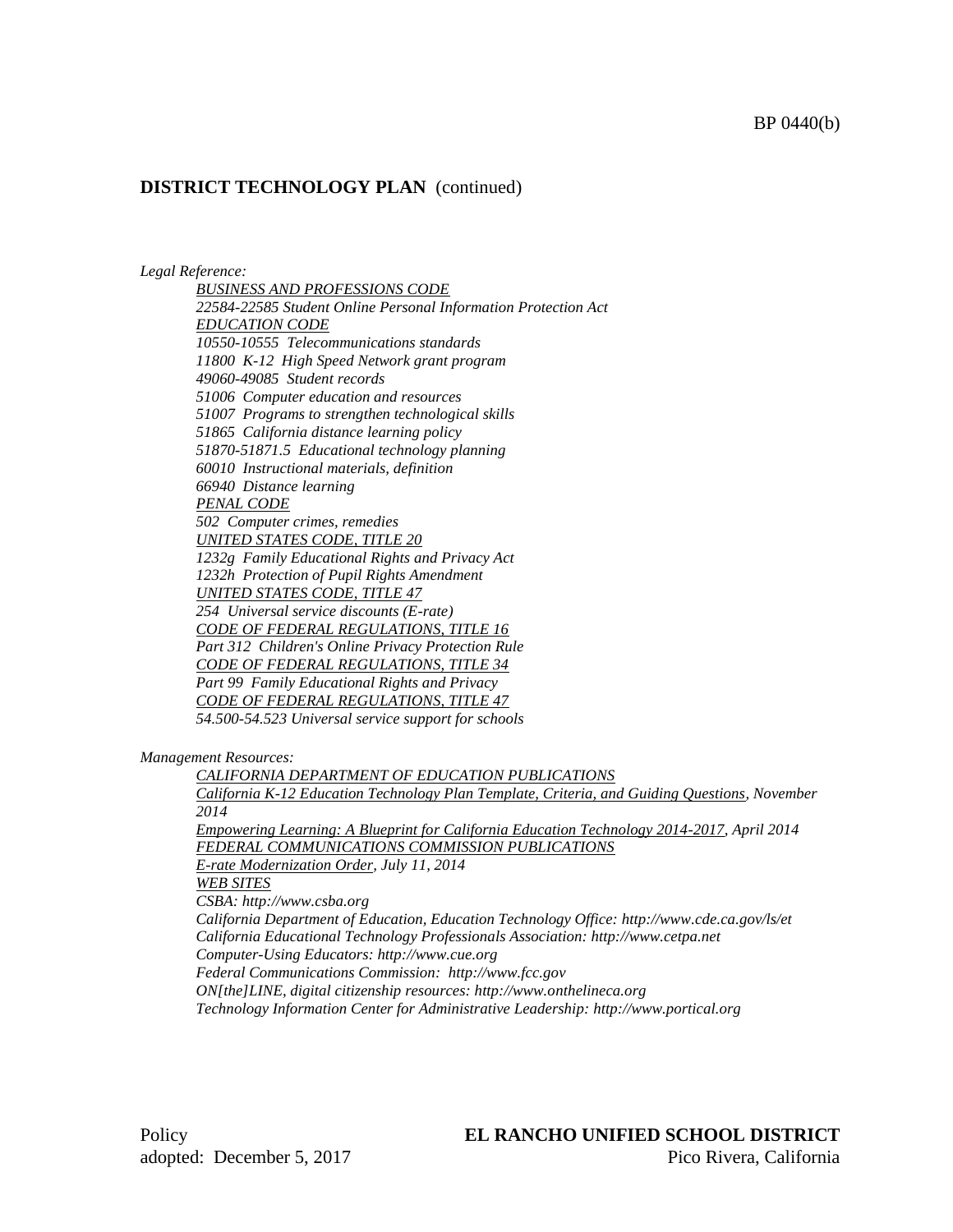## **Philosophy, Goals, Objectives, and Comprehensive Plans** AR 0440(a)

# **DISTRICT TECHNOLOGY PLAN**

The district's technology plan shall address, at a minimum, the following components:

- 1. Background Information: A guide to the district's use of technology for the next three years, including:
	- a. Specific starting and ending dates of the plan
	- b. An overview of the district's location and demographics
	- c. A description of how stakeholders from the district and community were involved in the planning process
	- d. A description of the relevant research behind the strategies and/or methods in the plan and how the research supports the plan's curricular and professional development goals
- 2. Curriculum: Clear goals and realistic strategies for using telecommunications and information technology to improve educational services, including:
	- a. A description of teachers' and students' current access to instructional technology and current use of digital tools, including district policies or practices to ensure equitable technology access for all students
	- b. Goals and an implementation plan, including annual activities, for:
		- (1) How technology will be used to improve teaching and learning, how these goals align with district curricular goals and other plans, how the district budget and local control and accountability plan support these goals, and whether future funding proposals or partnerships may be needed for successful implementation
		- (2) How and when students will acquire the technology skills and information literacy skills needed for college and career readiness
		- (3) Internet safety and the appropriate and ethical use of technology in the classroom
- *(cf. 0000 - Vision)*
- *(cf. 0200 - Goals for the School District)*
- *(cf. 0400 - Comprehensive Plans)*
- *(cf. 0460 - Local Control and Accountability Plan)*
- *(cf. 5131 - Conduct)*
- *(cf. 5131.2 - Bullying)*
- *(cf. 6141 - Curriculum Development and Evaluation)*
- *(cf. 6162.54 - Test Integrity/Test Preparation)*
- *(cf. 6162.6 - Use of Copyrighted Materials)*
- *(cf. 6163.4 - Student Use of Technology)*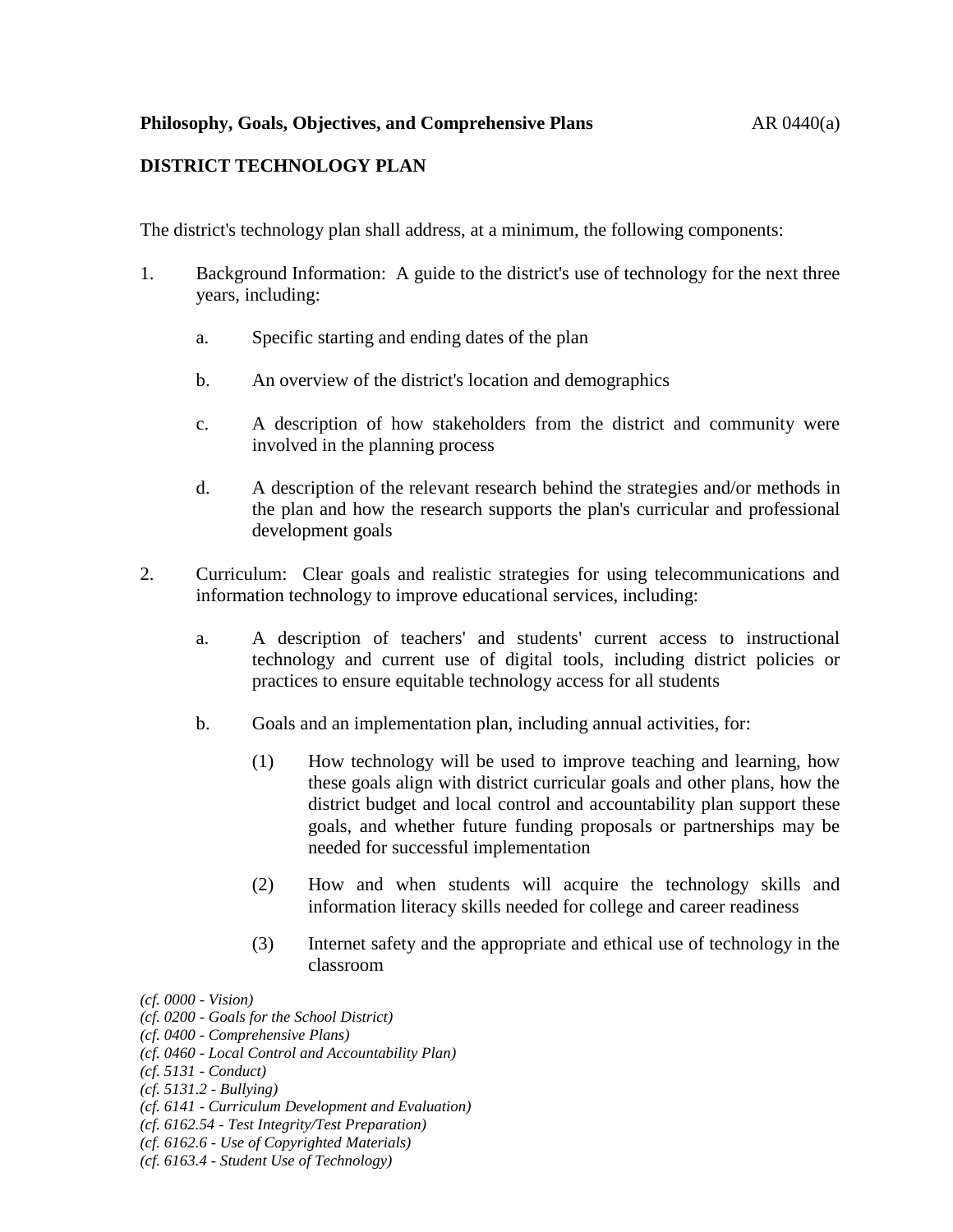# **DISTRICT TECHNOLOGY PLAN** (continued)

- 3. Professional Development: A professional development strategy to ensure that staff understands how to use new technologies to improve education services, including:
	- a. A summary of teachers' and administrators' current technology proficiency and integration skills and needs for professional development
	- b. Goals and an implementation plan, including annual activities, for providing professional development opportunities based on district needs assessment data and the curriculum component of the technology plan
- *(cf. 4040 - Employee Use of Technology)*
- *(cf. 4131 - Staff Development)*
- *(cf. 4222 - Teacher Aides/Paraprofessionals)*
- *(cf. 4231 - Staff Development)*
- *(cf. 4331 - Staff Development)*
- 4. Infrastructure, Hardware, Technical Support, Software, and Asset Management: An assessment of the telecommunication services, hardware, software, asset management, and other services that will be needed to improve education services, including:
	- a. A description of existing hardware, Internet access, electronic learning resources, technical support, and asset management in the district
	- b. A description of technology hardware, electronic learning resources, networking and telecommunications infrastructure, physical plant modifications, technical support, and asset management needed by district teachers, students, and administrators to support the activities in the curriculum and professional development components of the plan

*(cf. 3100 - Budget)*

*(cf. 7000 - Facilities Master Plan)*

- 5. Monitoring and Evaluation: An evaluation process that enables the school to monitor progress toward the specific goals and mid-course corrections in response to new developments and opportunities as they arise, including:
	- a. The process for evaluating the plan's overall progress and impact on teaching and learning
	- b. The schedule for evaluating the effect of plan implementation and a description of the process and frequency of communicating evaluation results to technology plan stakeholders